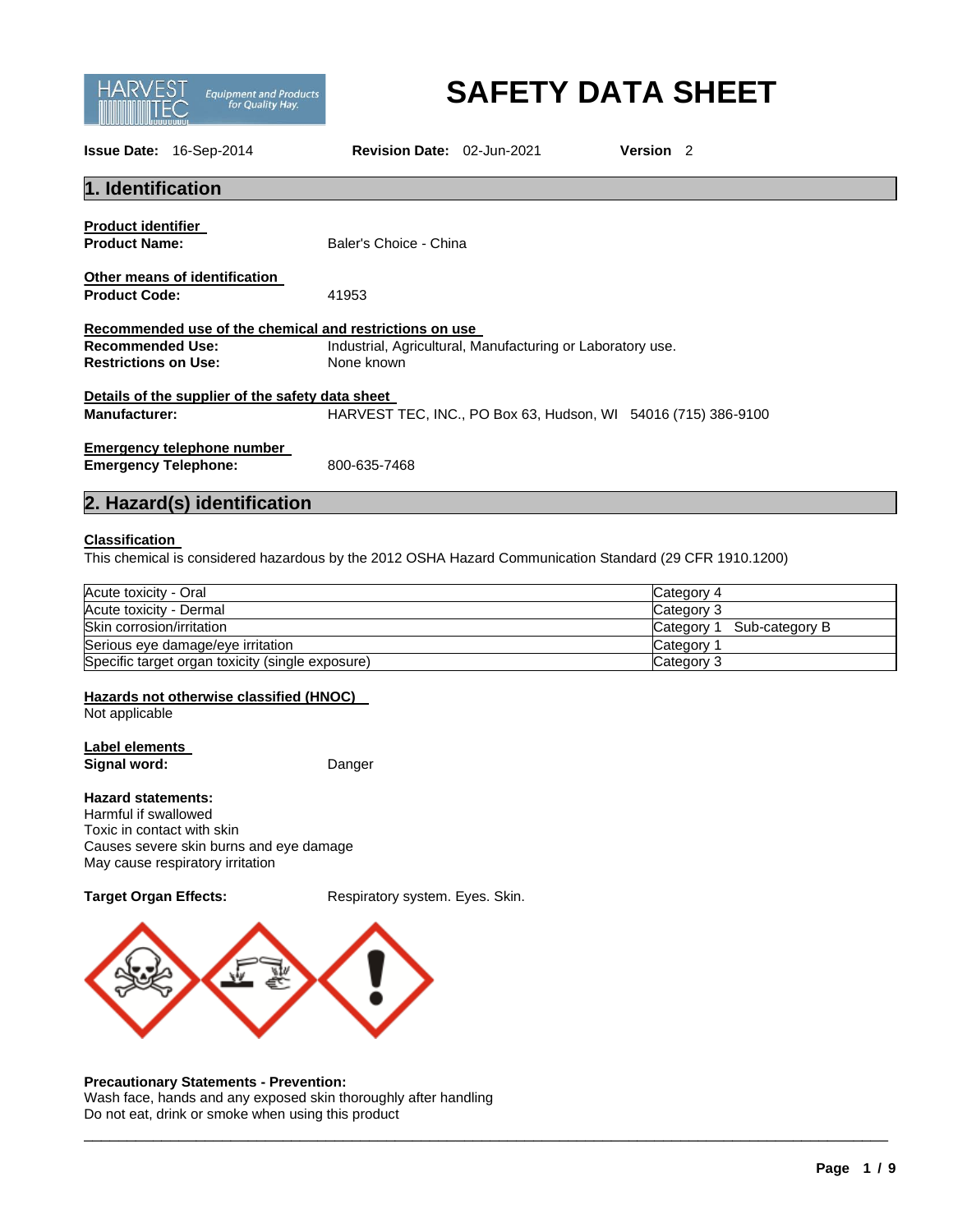Do not breathe dusts or mists Wear protective gloves/protective clothing/eye protection/face protection Use only outdoors or in a well-ventilated area

#### **Precautionary Statements - Response:**

Immediately call a POISON CENTER or doctor IF IN EYES: Rinse cautiously with water for several minutes. Remove contact lenses, if present and easy to do. Continue rinsing Immediately call a POISON CENTER or doctor Call a POISON CENTER or doctor if you feel unwell IF ON SKIN (or hair): Take off immediately all contaminated clothing. Rinse skin with water/ shower Wash contaminated clothing before reuse IF INHALED: Remove person to fresh air and keep comfortable for breathing Immediately call a POISON CENTER or doctor IF SWALLOWED: Call a POISON CENTER or doctor if you feel unwell Rinse mouth Do NOT induce vomiting

\_\_\_\_\_\_\_\_\_\_\_\_\_\_\_\_\_\_\_\_\_\_\_\_\_\_\_\_\_\_\_\_\_\_\_\_\_\_\_\_\_\_\_\_\_\_\_\_\_\_\_\_\_\_\_\_\_\_\_\_\_\_\_\_\_\_\_\_\_\_\_\_\_\_\_\_\_\_\_\_\_\_\_\_\_\_\_\_\_\_\_\_\_

#### **Precautionary Statements - Storage:**

Store locked up Store in a well-ventilated place. Keep container tightly closed

#### **Precautionary Statements - Disposal:**

Dispose of contents/container to an approved waste disposal plant

#### **Unknown Acute toxicity:**

0.5 % of the mixture consists of ingredient(s) of unknown acute dermal toxicity

#### **Other Information**

Not applicable

#### **3. Composition/information on ingredients**

| <b>Chemical name</b>                                   | CAS No.         | Weight-%       |
|--------------------------------------------------------|-----------------|----------------|
| Propionic acid                                         | 79-09-4         | $>=33.0$       |
| Propanoic acid, ammonium salt                          | 17496-08-1      | $>=38.0$       |
| Citric acid                                            | 77-92-9         | $>=0.75$       |
| Polysorbate 80; Polyoxyethylene 20 sorbitan monooleate | $9005 - 65 - 6$ | $>=0.5$        |
| Water                                                  | 7732-18-5       | <b>Balance</b> |

Any concentration shown as a range is due to batch variation or the exact percentage has been withheld as a trade secret.

### **4. First-aid measures**

| Description of first aid measures<br><b>General advice</b> | Show this safety data sheet to the doctor in attendance. Immediate medical attention is<br>required.                                                                                                                                                                                                                                                                                                                                                                                          |
|------------------------------------------------------------|-----------------------------------------------------------------------------------------------------------------------------------------------------------------------------------------------------------------------------------------------------------------------------------------------------------------------------------------------------------------------------------------------------------------------------------------------------------------------------------------------|
| <b>Inhalation</b>                                          | Remove to fresh air. If breathing has stopped, give artificial respiration. Get medical<br>attention immediately. Do not use mouth-to-mouth method if victim ingested or inhaled the<br>substance; give artificial respiration with the aid of a pocket mask equipped with a one-way<br>valve or other proper respiratory medical device. If breathing is difficult, (trained personnel<br>should) give oxygen. Delayed pulmonary edema may occur. Get immediate medical<br>advice/attention. |
| Eye contact                                                | Get immediate medical advice/attention. Rinse immediately with plenty of water, also under<br>the eyelids, for at least 15 minutes. Keep eye wide open while rinsing. Do not rub affected<br>area. Remove contact lenses, if present and easy to do. Continue rinsing.                                                                                                                                                                                                                        |
| <b>Skin contact</b>                                        | Get immediate medical advice/attention. Wash off immediately with soap and plenty of<br>water while removing all contaminated clothes and shoes. Destroy or thoroughly clean                                                                                                                                                                                                                                                                                                                  |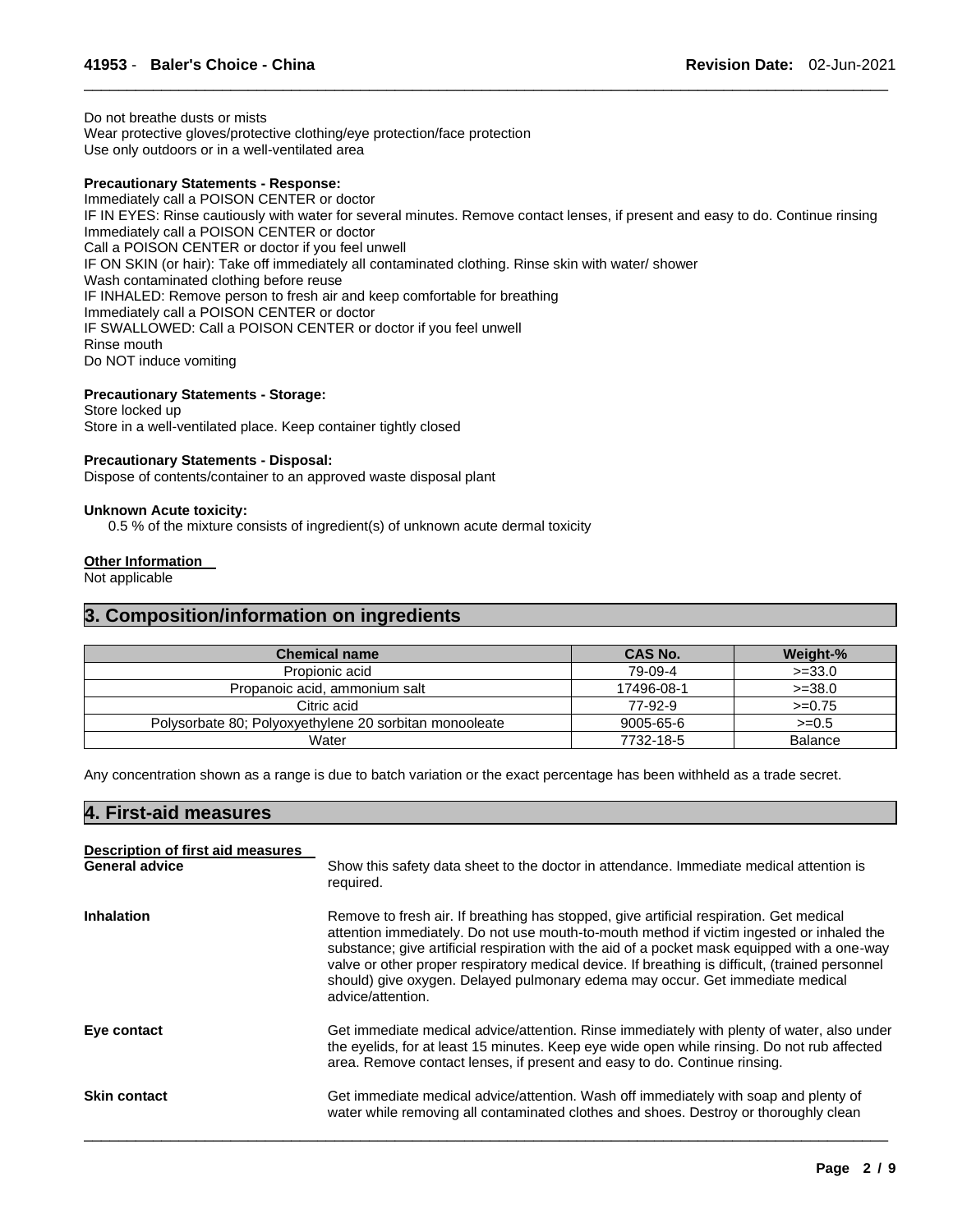|                                                                                                    | contaminated shoes.                                                                                                                                                                                                                                                                                                                                                                                                                                                                                                       |  |
|----------------------------------------------------------------------------------------------------|---------------------------------------------------------------------------------------------------------------------------------------------------------------------------------------------------------------------------------------------------------------------------------------------------------------------------------------------------------------------------------------------------------------------------------------------------------------------------------------------------------------------------|--|
| Ingestion                                                                                          | Do NOT induce vomiting. Clean mouth with water and drink afterwards plenty of water.<br>Never give anything by mouth to an unconscious person. Get immediate medical<br>advice/attention.                                                                                                                                                                                                                                                                                                                                 |  |
| Self-protection of the first aider                                                                 | Ensure that medical personnel are aware of the material(s) involved, take precautions to<br>protect themselves and prevent spread of contamination. Wear personal protective clothing<br>(see section 8). Avoid direct contact with skin. Use barrier to give mouth-to-mouth<br>resuscitation. Avoid contact with skin, eyes or clothing.                                                                                                                                                                                 |  |
| Most important symptoms and effects, both acute and delayed                                        |                                                                                                                                                                                                                                                                                                                                                                                                                                                                                                                           |  |
| <b>Symptoms</b>                                                                                    | Redness. Burning. May cause blindness. Coughing and/ or wheezing.                                                                                                                                                                                                                                                                                                                                                                                                                                                         |  |
|                                                                                                    | Indication of any immediate medical attention and special treatment needed                                                                                                                                                                                                                                                                                                                                                                                                                                                |  |
| Note to physicians                                                                                 | Product is a corrosive material. Use of gastric lavage or emesis is contraindicated.<br>Possible perforation of stomach or esophagus should be investigated.  Do not give<br>chemical antidotes. Asphyxia from glottal edema may occur. Marked decrease in blood<br>pressure may occur with moist rales, frothy sputum, and high pulse pressure.                                                                                                                                                                          |  |
| 5. Fire-fighting measures                                                                          |                                                                                                                                                                                                                                                                                                                                                                                                                                                                                                                           |  |
| <b>Suitable Extinguishing Media</b>                                                                | Water may be used to cool containers and to knock down vapors in a fire situation. Cool<br>containers with flooding quantities of water until well after fire is out.                                                                                                                                                                                                                                                                                                                                                     |  |
| <b>Large Fire</b>                                                                                  | CAUTION: Use of water spray when fighting fire may be inefficient.                                                                                                                                                                                                                                                                                                                                                                                                                                                        |  |
| Unsuitable extinguishing media                                                                     | CAUTION: Use of water spray when fighting fire may be inefficient. Do not use straight<br>streams. Product may float on surface of water.                                                                                                                                                                                                                                                                                                                                                                                 |  |
| Specific hazards arising from the<br>chemical                                                      | The product causes burns of eyes, skin and mucous membranes. Thermal decomposition<br>can lead to release of irritating gases and vapors. If product is heated above its flash point it<br>will produce vapors sufficient to support combustion. Vapors are heavier than air and may<br>travel along the ground and be ignited by heat, pilot lights, other flames and ignition sources<br>at locations near the point of release. Thermal decomposition can lead to release of<br>irritating and toxic gases and vapors. |  |
| <b>Hazardous combustion products</b>                                                               | Carbon monoxide. Carbon dioxide (CO2). Nitrogen oxides (NO <sub>x</sub> ).                                                                                                                                                                                                                                                                                                                                                                                                                                                |  |
| <b>Explosion Data</b><br>Sensitivity to mechanical impact None.<br>Sensitivity to static discharge | None.                                                                                                                                                                                                                                                                                                                                                                                                                                                                                                                     |  |
| Special protective equipment for<br>fire-fighters                                                  | Firefighters should wear self-contained breathing apparatus and full firefighting turnout<br>gear. Use personal protection equipment.                                                                                                                                                                                                                                                                                                                                                                                     |  |
| 6. Accidental release measures                                                                     |                                                                                                                                                                                                                                                                                                                                                                                                                                                                                                                           |  |
|                                                                                                    | Personal precautions, protective equipment and emergency procedures                                                                                                                                                                                                                                                                                                                                                                                                                                                       |  |
| <b>Personal precautions</b>                                                                        | Avoid contact with skin, eyes or clothing. Ensure adequate ventilation. Use personal                                                                                                                                                                                                                                                                                                                                                                                                                                      |  |
|                                                                                                    | protective equipment as required. Evacuate personnel to safe areas. Corrosive material.<br>Keep people away from and upwind of spill/leak.                                                                                                                                                                                                                                                                                                                                                                                |  |

\_\_\_\_\_\_\_\_\_\_\_\_\_\_\_\_\_\_\_\_\_\_\_\_\_\_\_\_\_\_\_\_\_\_\_\_\_\_\_\_\_\_\_\_\_\_\_\_\_\_\_\_\_\_\_\_\_\_\_\_\_\_\_\_\_\_\_\_\_\_\_\_\_\_\_\_\_\_\_\_\_\_\_\_\_\_\_\_\_\_\_\_\_

| <b>Other information</b>                             | Refer to protective measures listed in Sections 7 and 8.                                                                                                                                 |  |  |
|------------------------------------------------------|------------------------------------------------------------------------------------------------------------------------------------------------------------------------------------------|--|--|
| Methods and material for containment and cleaning up |                                                                                                                                                                                          |  |  |
| <b>Methods for containment</b>                       | Prevent further leakage or spillage if safe to do so.                                                                                                                                    |  |  |
| Methods for cleaning up                              | Dike far ahead of liquid spill for later disposal. Soak up with inert absorbent material. Pick<br>up and transfer to properly labeled containers. Clean contaminated surface thoroughly. |  |  |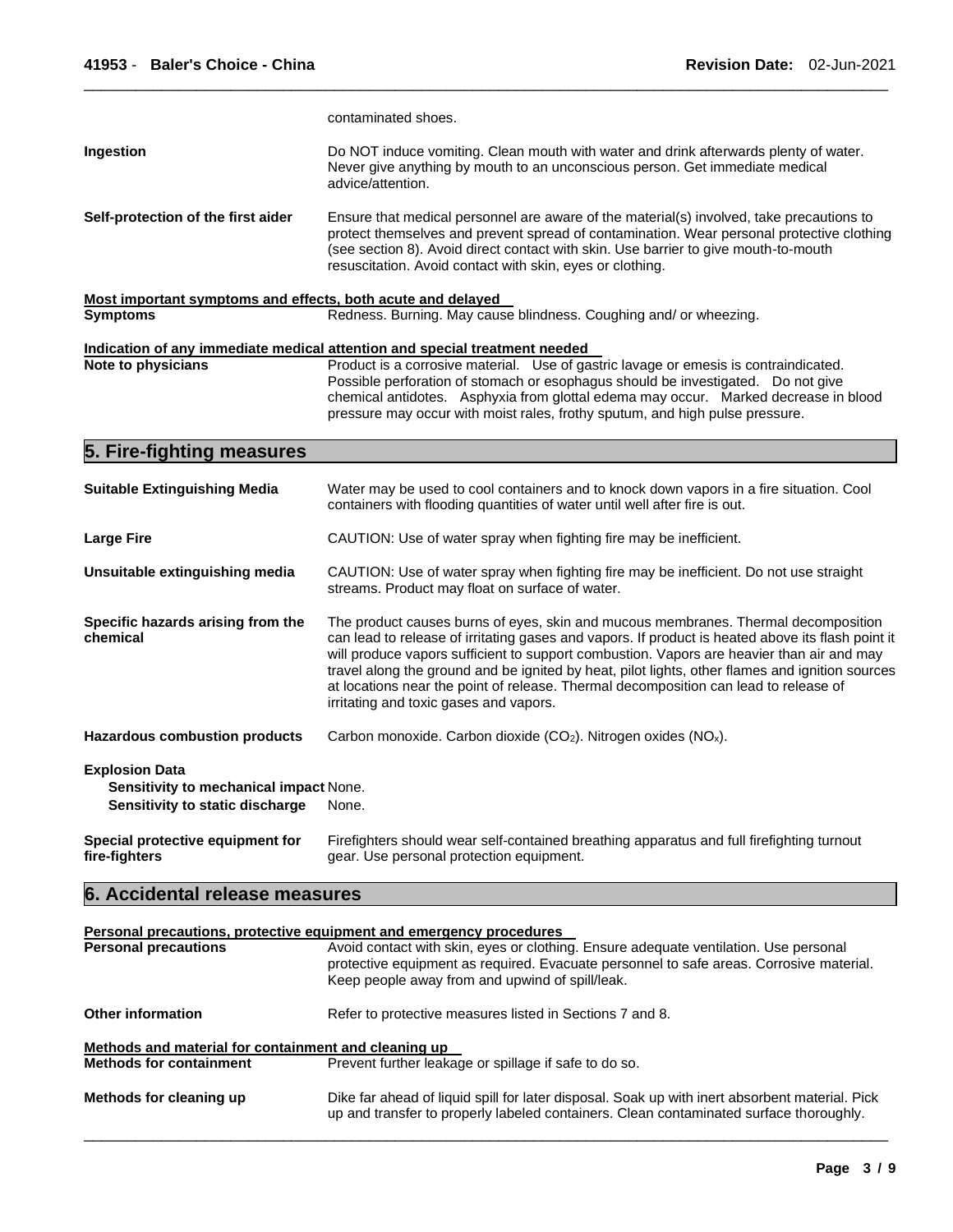After cleaning, flush away traces with water.

\_\_\_\_\_\_\_\_\_\_\_\_\_\_\_\_\_\_\_\_\_\_\_\_\_\_\_\_\_\_\_\_\_\_\_\_\_\_\_\_\_\_\_\_\_\_\_\_\_\_\_\_\_\_\_\_\_\_\_\_\_\_\_\_\_\_\_\_\_\_\_\_\_\_\_\_\_\_\_\_\_\_\_\_\_\_\_\_\_\_\_\_\_

# **7. Handling and storage**

| <b>Precautions for safe handling</b>                         |                                                                                                                                                                                                                                                                                                                                                                                                    |
|--------------------------------------------------------------|----------------------------------------------------------------------------------------------------------------------------------------------------------------------------------------------------------------------------------------------------------------------------------------------------------------------------------------------------------------------------------------------------|
| Advice on safe handling                                      | Handle in accordance with good industrial hygiene and safety practice. Avoid contact with<br>skin, eyes or clothing. Take off contaminated clothing and wash before reuse. In case of<br>insufficient ventilation, wear suitable respiratory equipment. Handle product only in closed<br>system or provide appropriate exhaust ventilation. Do not eat, drink or smoke when using<br>this product. |
| Conditions for safe storage, including any incompatibilities |                                                                                                                                                                                                                                                                                                                                                                                                    |
| <b>Storage Conditions</b>                                    | Keep containers tightly closed in a dry, cool and well-ventilated place. Keep out of the reach<br>of children. Store locked up. Protect from moisture. Store away from other materials.                                                                                                                                                                                                            |
| <b>Incompatible Materials</b>                                | Strong bases. Strong oxidizing agents. Acids. Metals. Reducing agent. Amines. Halogens.                                                                                                                                                                                                                                                                                                            |

#### **8. Exposure controls/personal protection**

# **Control parameters**

**Exposure Limits** The following ingredients are the only ingredients of the product above the cut-off level (or level that contributes to the hazard classification of the mixture) which have an exposure limit applicable in the region for which this safety data sheet is intended or other recommended limit. At this time, the other relevant constituents have no known exposure limits from the sources listed here.

| Chemical name  | <b>ACGIH TLV</b> | <b>OSHA PEL</b>                    | NIOSH IDLH                |
|----------------|------------------|------------------------------------|---------------------------|
| Propionic acid | TWA: 10 ppm      | (vacated) TWA: 10 ppm              | TWA: 10 ppm               |
| 79-09-4        |                  | (vacated) TWA: $30 \text{ mg/m}^3$ | TWA: 30 mg/m $3$          |
|                |                  |                                    | STEL: 15 ppm              |
|                |                  |                                    | STEL: $45 \text{ mg/m}^3$ |

**Exposure Guidelines** Vacated limits revoked by the Court of Appeals decision in AFL-CIO v. OSHA, 965 F.2d 962 (11th Cir., 1992). **Appropriate engineering controls** 

#### **Engineering controls** Showers Eyewash stations Ventilation systems.

**Individual protection measures, such as personal protective equipment Eye/face protection Face protection Shield. Tight sealing safety goggles. Hand protection Wear suitable gloves. Impervious gloves. Skin and body protection** Wear suitable protective clothing. Long sleeved clothing. Chemical resistant apron. **Respiratory protection** No protective equipment is needed under normal use conditions. If exposure limits are exceeded or irritation is experienced, ventilation and evacuation may be required. **Environmental exposure controls** Do not allow into any sewer, on the ground or into any body of water. **General hygiene considerations** Avoid contact with skin, eyes or clothing. Wear suitable gloves and eye/face protection. Do not eat, drink or smoke when using this product. Remove and wash contaminated clothing and gloves, including the inside, before re-use. Regular cleaning of equipment, work area and clothing is recommended. Wash hands before breaks and immediately after handling the product. Contaminated work clothing should not be allowed out of the workplace.

\_\_\_\_\_\_\_\_\_\_\_\_\_\_\_\_\_\_\_\_\_\_\_\_\_\_\_\_\_\_\_\_\_\_\_\_\_\_\_\_\_\_\_\_\_\_\_\_\_\_\_\_\_\_\_\_\_\_\_\_\_\_\_\_\_\_\_\_\_\_\_\_\_\_\_\_\_\_\_\_\_\_\_\_\_\_\_\_\_\_\_\_\_

### **9. Physical and chemical properties**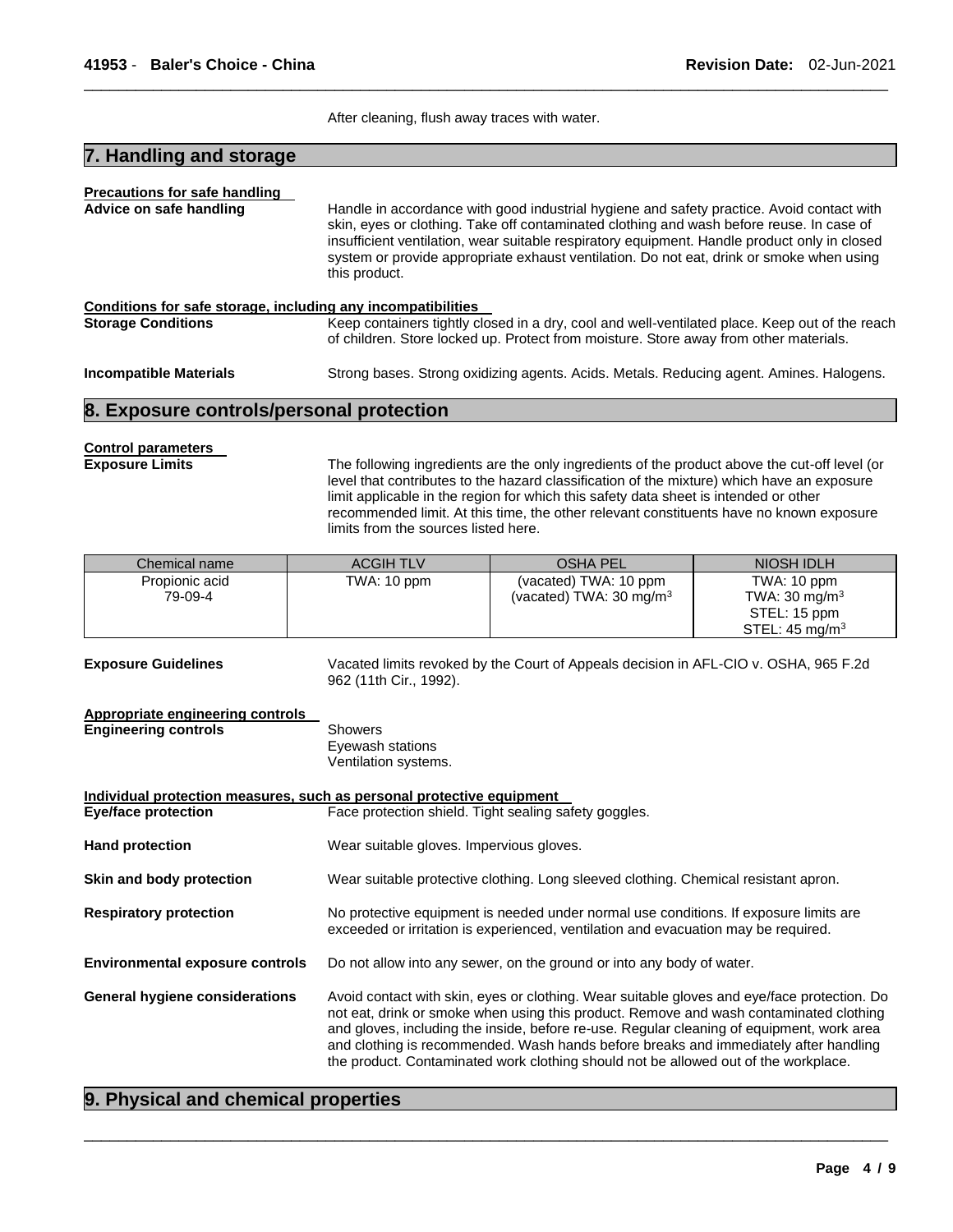| Information on basic physical and chemical properties |                          |
|-------------------------------------------------------|--------------------------|
| <b>Physical State:</b>                                | Liquid                   |
| Appearance:                                           | Clear                    |
| Color:                                                | Green                    |
| Odor:                                                 | Slightly pungent         |
| <b>Odor Threshold:</b>                                | No information available |
|                                                       |                          |
| pH:                                                   |                          |
| pH Range:                                             | 5.6-6.1 (100%)           |
| <b>Salt Out Point:</b>                                | No information available |
| <b>Melting Point/Freezing Point:</b>                  | No information available |
| <b>Boiling Point/Boiling Range:</b>                   | No information available |
| <b>Flash Point:</b>                                   | No information available |
| <b>Evaporation Rate (BuAc=1):</b>                     | No information available |
| Flammability (solid, gas):                            | No information available |
| <b>Flammability Limits in Air:</b>                    | No information available |
| Vapor Pressure (mm Hg):                               | No information available |
| Vapor density (Air =1):                               | 1.065                    |
| Specific Gravity (H <sub>2</sub> O=1):                | No information available |
| <b>Water Solubility:</b>                              | No information available |
| Solubility(ies):                                      | No information available |
| <b>Partition Coefficient (n-</b>                      | No information available |
| octanol/water):                                       |                          |
| <b>Autoignition Temperature:</b>                      | No information available |
| <b>Decomposition Temperature:</b>                     | No information available |
| <b>Kinematic Viscosity:</b>                           | No information available |
| <b>Dynamic Viscosity:</b>                             | No information available |
| <b>Other information</b>                              |                          |
| <b>Explosive properties</b>                           | No information available |
| <b>Oxidizing properties</b>                           | No information available |
| <b>Molecular Weight:</b>                              | N/A                      |

# **10. Stability and reactivity**

| <b>Reactivity</b>                  | Contact with metals may evolve flammable hydrogen gas. Reacts with bases, strong<br>oxidants, and amines which will generate a fire and explosion hazard. |  |
|------------------------------------|-----------------------------------------------------------------------------------------------------------------------------------------------------------|--|
| <b>Chemical stability</b>          | Stable under normal conditions.                                                                                                                           |  |
| Possibility of hazardous reactions | None under normal processing.                                                                                                                             |  |
| <b>Conditions to avoid</b>         | Exposure to air or moisture over prolonged periods. Heat, flames and sparks.                                                                              |  |
| <b>Incompatible Materials</b>      | Strong bases. Strong oxidizing agents. Acids. Metals. Reducing agent. Amines. Halogens.                                                                   |  |

\_\_\_\_\_\_\_\_\_\_\_\_\_\_\_\_\_\_\_\_\_\_\_\_\_\_\_\_\_\_\_\_\_\_\_\_\_\_\_\_\_\_\_\_\_\_\_\_\_\_\_\_\_\_\_\_\_\_\_\_\_\_\_\_\_\_\_\_\_\_\_\_\_\_\_\_\_\_\_\_\_\_\_\_\_\_\_\_\_\_\_\_\_

\_\_\_\_\_\_\_\_\_\_\_\_\_\_\_\_\_\_\_\_\_\_\_\_\_\_\_\_\_\_\_\_\_\_\_\_\_\_\_\_\_\_\_\_\_\_\_\_\_\_\_\_\_\_\_\_\_\_\_\_\_\_\_\_\_\_\_\_\_\_\_\_\_\_\_\_\_\_\_\_\_\_\_\_\_\_\_\_\_\_\_\_\_

Hazardous decomposition products Carbon monoxide. Carbon dioxide (CO<sub>2</sub>). Nitrogen oxides (NO<sub>x</sub>).

# **11. Toxicological information**

### **Information on likely routes of exposure**

```
Product Information
```
**Inhalation** Specific test data for the substance or mixture is not available. Corrosive by inhalation. (based on components). Inhalation of corrosive fumes/gases may cause coughing, choking, headache, dizziness, and weakness for several hours. Pulmonary edema may occur with tightness in the chest, shortness of breath, bluish skin, decreased blood pressure, and increased heart rate. Inhaled corrosive substances can lead to a toxic edema of the lungs. Pulmonary edema can be fatal.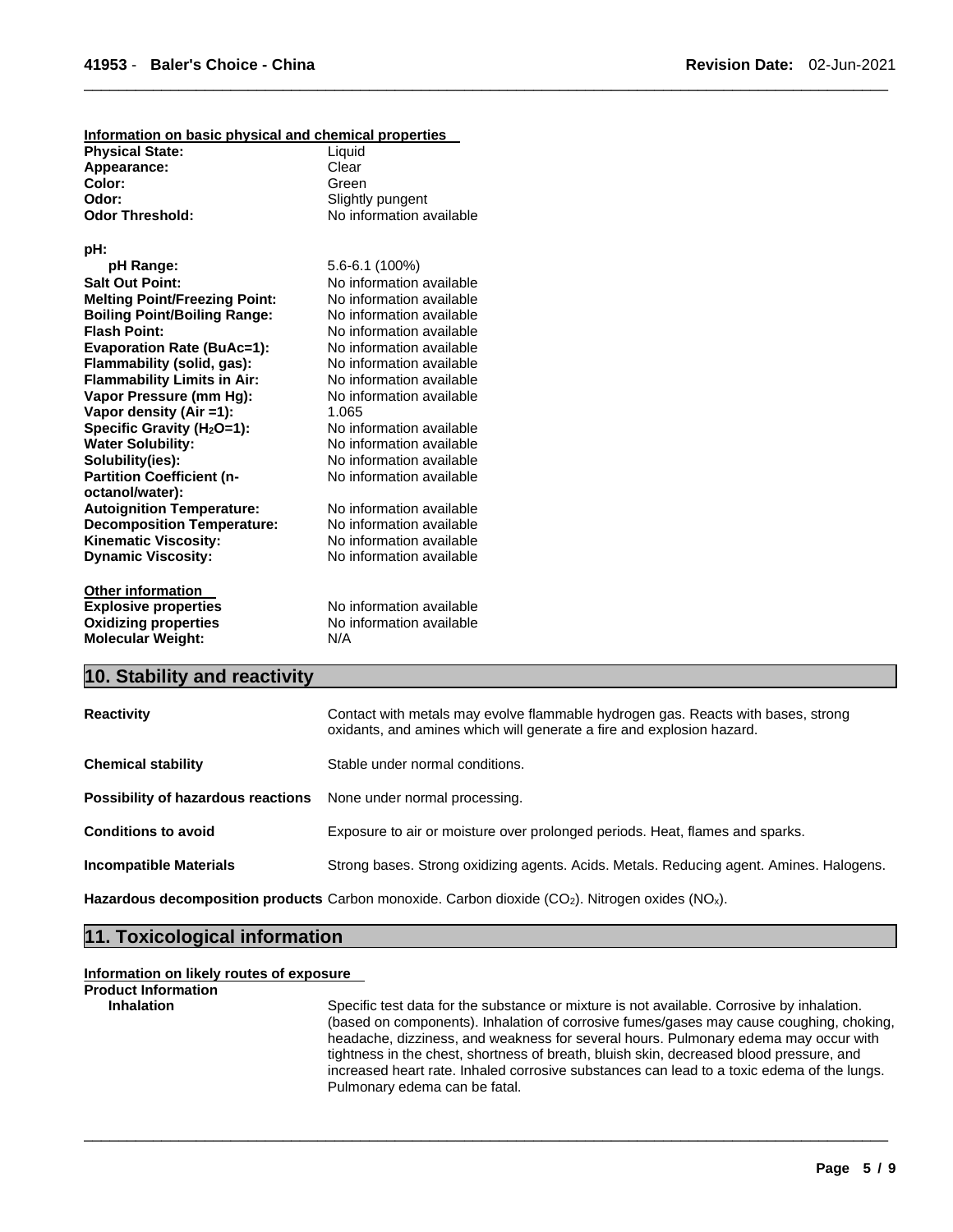| Eye contact         | Specific test data for the substance or mixture is not available. Causes burns. (based on<br>components). Corrosive to the eyes and may cause severe damage including blindness.<br>Causes serious eye damage. May cause irreversible damage to eyes.                                                                                                                                                                                                                                                                                                                                                                 |
|---------------------|-----------------------------------------------------------------------------------------------------------------------------------------------------------------------------------------------------------------------------------------------------------------------------------------------------------------------------------------------------------------------------------------------------------------------------------------------------------------------------------------------------------------------------------------------------------------------------------------------------------------------|
| <b>Skin contact</b> | Specific test data for the substance or mixture is not available. Toxic in contact with skin.<br>Causes severe burns. (based on components).                                                                                                                                                                                                                                                                                                                                                                                                                                                                          |
| Ingestion           | Specific test data for the substance or mixture is not available. Causes burns. (based on<br>components). Ingestion causes burns of the upper digestive and respiratory tracts. May<br>cause severe burning pain in the mouth and stomach with vomiting and diarrhea of dark<br>blood. Blood pressure may decrease. Brownish or yellowish stains may be seen around the<br>mouth. Swelling of the throat may cause shortness of breath and choking. May cause lung<br>damage if swallowed. May be fatal if swallowed and enters airways.<br>mptama ralatad ta tha physical ahamigal and tayigalagigal aharagtarigtiga |

\_\_\_\_\_\_\_\_\_\_\_\_\_\_\_\_\_\_\_\_\_\_\_\_\_\_\_\_\_\_\_\_\_\_\_\_\_\_\_\_\_\_\_\_\_\_\_\_\_\_\_\_\_\_\_\_\_\_\_\_\_\_\_\_\_\_\_\_\_\_\_\_\_\_\_\_\_\_\_\_\_\_\_\_\_\_\_\_\_\_\_\_\_

|                 | Symptoms related to the physical, chemical and toxicological characteristics |  |
|-----------------|------------------------------------------------------------------------------|--|
| <b>Symptoms</b> | Redness. Burning. May cause blindness. Coughing and/ or wheezing.            |  |

**Numerical measures of toxicity Acute Toxicity:** 

#### **The following values are calculated based on chapter 3.1 of the GHS document**

| ATEmix (oral)          | 850.40 mg/kg |  |
|------------------------|--------------|--|
| <b>ATEmix (dermal)</b> | 491.50 mg/kg |  |

#### **Component Information**

| Chemical name                                                             | Oral $LD_{50}$ :            | Dermal $LD_{50}$ :     | LC <sub>50</sub> (Lethal Concentration): |
|---------------------------------------------------------------------------|-----------------------------|------------------------|------------------------------------------|
| Propionic acid<br>79-09-4                                                 | $=$ 351 mg/kg (Rat)         | $=$ 3235 mg/kg (Rat)   | $> 19.7$ mg/L (Rat) 1 h                  |
| Propanoic acid, ammonium salt<br>17496-08-1                               | (Rat)<br>= 2000 mg/kg       | Rabbit)<br>> 200 mg/kg | Rat ) 4 h<br>$> 5.4$ mg/L                |
| Citric acid<br>77-92-9                                                    | (Rat)<br>$= 3$ g/kg         | Rat)<br>> 2000 mg/kg   |                                          |
| Polysorbate 80;<br>Polyoxyethylene 20 sorbitan<br>monooleate<br>9005-65-6 | $= 34500 \mu L/kg$<br>(Rat) |                        | -                                        |
| Water<br>7732-18-5                                                        | $> 90$ mL/kg<br>Rat)        |                        |                                          |

#### **Delayed and immediate effects as well as chronic effects from short and long-term exposure Skin corrosion/irritation**

| Serious eye damage/eye irritation | Classification based on data available for ingredients. Causes burns. Risk of serious<br>damage to eyes.  |
|-----------------------------------|-----------------------------------------------------------------------------------------------------------|
| Respiratory or skin sensitization | No information available.                                                                                 |
| Germ cell mutagenicity            | No information available.                                                                                 |
| Carcinogenicity                   | This product does not contain any carcinogens or potential carcinogens as listed by OSHA,<br>IARC or NTP. |
| <b>Reproductive toxicity</b>      | No information available.                                                                                 |
| <b>STOT - single exposure</b>     | No information available.                                                                                 |
| <b>STOT - repeated exposure</b>   | No information available.                                                                                 |
|                                   |                                                                                                           |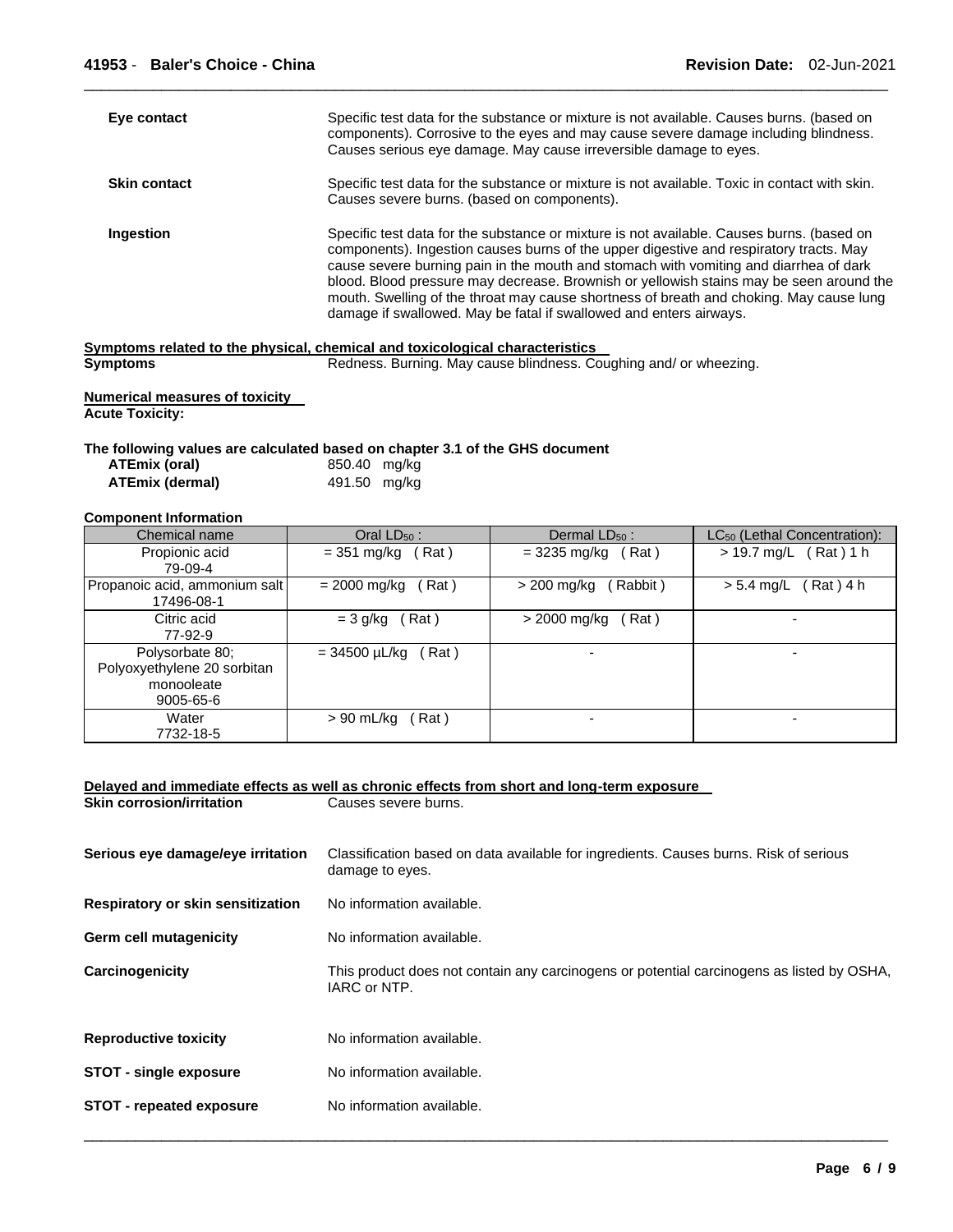| <b>Target Organ Effects:</b>  | Respiratory system, Eyes, Skin. |
|-------------------------------|---------------------------------|
| <b>Aspiration hazard</b>      | No information available.       |
| <b>Other Adverse Effects:</b> | No information available.       |

# **12. Ecological information**

**Ecotoxicity** The environmental impact of this product has not been fully investigated.

| Chemical name             | Toxicity to algae                                                                                          | Toxicity to fish                                                                                                                                                             | Toxicity to<br>microorganisms | Toxicity to daphnia and<br>other aquatic<br>invertebrates |
|---------------------------|------------------------------------------------------------------------------------------------------------|------------------------------------------------------------------------------------------------------------------------------------------------------------------------------|-------------------------------|-----------------------------------------------------------|
| Propionic acid<br>79-09-4 | 45.8 mg/L (EC50 72 h<br>Desmodesmus<br>subspicatus) 43 mg/L<br>(EC50 96 h -<br>Desmodesmus<br>subspicatus) | - 1 mg/L (LC50 96 h static -<br>Pimephales promelas) 73<br>- 99.7 mg/L (LC50 96 h<br>static - Lepomis<br>macrochirus) 51 mg/L<br>(LC50 96 h static -<br>Oncorhynchus mykiss) |                               |                                                           |
| Citric acid<br>77-92-9    |                                                                                                            | 1516 mg/L (LC50 96 h<br>Lepomis macrochirus)                                                                                                                                 |                               |                                                           |

\_\_\_\_\_\_\_\_\_\_\_\_\_\_\_\_\_\_\_\_\_\_\_\_\_\_\_\_\_\_\_\_\_\_\_\_\_\_\_\_\_\_\_\_\_\_\_\_\_\_\_\_\_\_\_\_\_\_\_\_\_\_\_\_\_\_\_\_\_\_\_\_\_\_\_\_\_\_\_\_\_\_\_\_\_\_\_\_\_\_\_\_\_

#### Persistence and Degradability: No information available.

**Bioaccumulation:** There is no data for this product.

#### **Component Information**

| Chemical name             | <b>Partition Coefficient:</b> |
|---------------------------|-------------------------------|
| Propionic acid<br>79-09-4 | $0.25 - 0.33$                 |
| Citric acid<br>77-92-9    | $-1.72$                       |

**Mobility:** No information available.

**Other Adverse Effects:** No information available.

# **13. Disposal considerations**

#### **Waste treatment methods**

**Waste from residues/unused products**  Should not be released into the environment. Dispose of in accordance with local, state, and national regulations. Dispose of waste in accordance with environmental legislation. **Contaminated packaging** Empty containers pose a potential fire and explosion hazard. Do not cut, puncture of weld containers.

\_\_\_\_\_\_\_\_\_\_\_\_\_\_\_\_\_\_\_\_\_\_\_\_\_\_\_\_\_\_\_\_\_\_\_\_\_\_\_\_\_\_\_\_\_\_\_\_\_\_\_\_\_\_\_\_\_\_\_\_\_\_\_\_\_\_\_\_\_\_\_\_\_\_\_\_\_\_\_\_\_\_\_\_\_\_\_\_\_\_\_\_\_

# **14. Transport information**

**DOT** 

**Description Mot DOT Regulated** 

# **15. Regulatory information**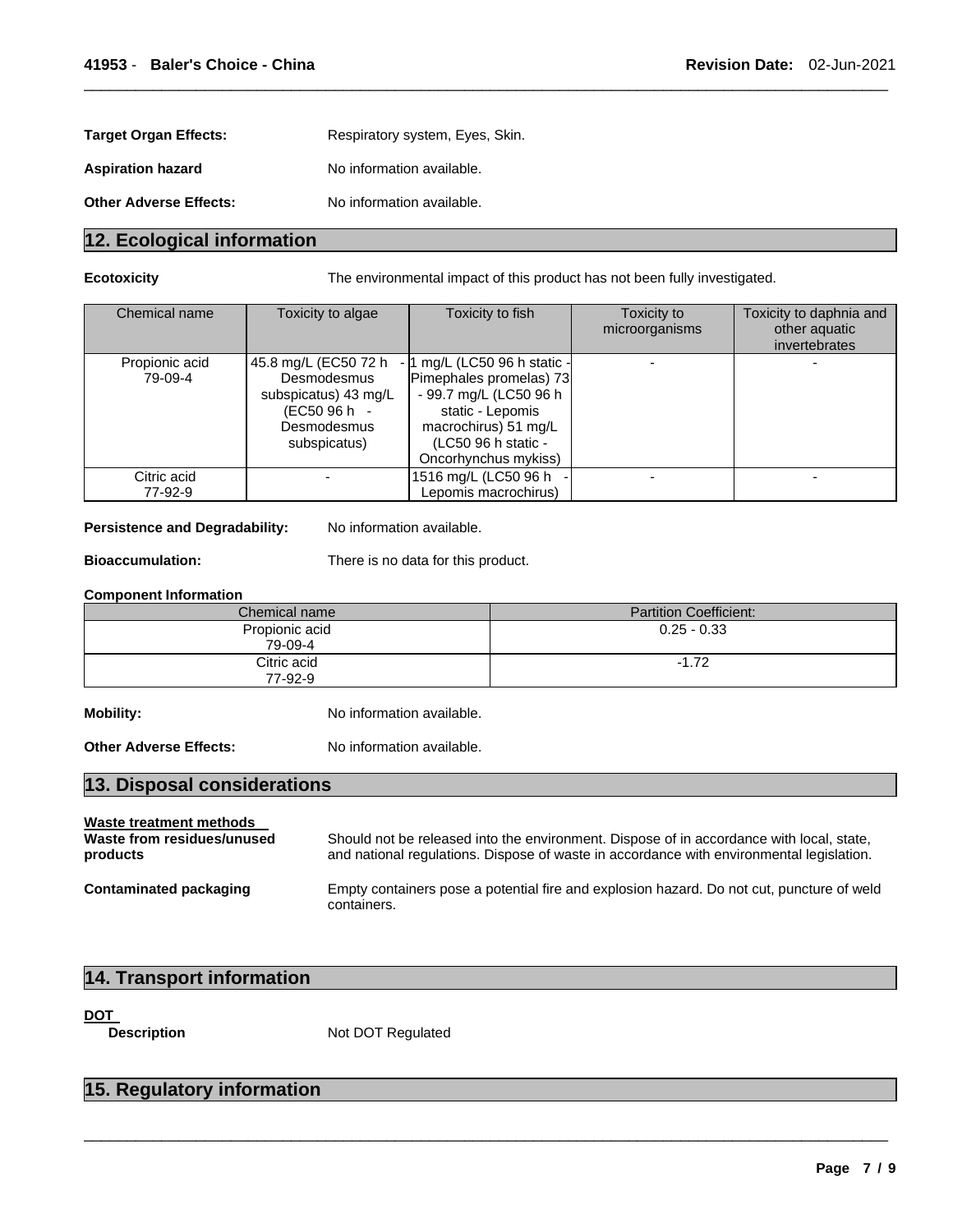#### **International Inventories**

| <b>Chemical name</b>                                                            | <b>TSCA</b>              | <b>AICS</b> | <b>DSL</b> | <b>NDSL</b> | <b>EINECS</b> | <b>ELINCS</b> | <b>ENCS</b> | <b>IECSC</b> | <b>KECL</b> | <b>PICCS</b> |
|---------------------------------------------------------------------------------|--------------------------|-------------|------------|-------------|---------------|---------------|-------------|--------------|-------------|--------------|
| Water<br>7732-18-5                                                              | Present<br><b>ACTIVE</b> | Present     | Present    |             | Present       | $\,$          | Present     | Present      | Present     | Present      |
| Propionic acid<br>79-09-4                                                       | Present<br><b>ACTIVE</b> | Present     | Present    |             | Present       | $\,$          | Present     | Present      | Present     | Present      |
| Propanoic acid, ammonium<br>salt<br>17496-08-1                                  | Present<br><b>ACTIVE</b> | Present     |            | Present     | Present       |               |             | Present      | Present     | Present      |
| Citric acid<br>77-92-9                                                          | Present<br><b>ACTIVE</b> | Present     | Present    |             | Present       | $\sim$        | Present     | Present      | Present     | Present      |
| Polysorbate 80;<br>Polyoxyethylene 20 sorbitan<br>monooleate<br>$9005 - 65 - 6$ | Present<br><b>ACTIVE</b> | Present     | Present    |             |               |               | Present     | Present      | Present     | Present      |

\_\_\_\_\_\_\_\_\_\_\_\_\_\_\_\_\_\_\_\_\_\_\_\_\_\_\_\_\_\_\_\_\_\_\_\_\_\_\_\_\_\_\_\_\_\_\_\_\_\_\_\_\_\_\_\_\_\_\_\_\_\_\_\_\_\_\_\_\_\_\_\_\_\_\_\_\_\_\_\_\_\_\_\_\_\_\_\_\_\_\_\_\_

**TSCA** - United States Toxic Substances Control Act Section 8(b) Inventory

**AICS** - Australian Inventory of Chemical Substances

**DSL/NDSL** - Canadian Domestic Substances List/Non-Domestic Substances List

**EINECS/ELINCS** - European Inventory of Existing Chemical Substances/European List of Notified Chemical Substances

**ENCS** - Japan Existing and New Chemical Substances

**IECSC** - China Inventory of Existing Chemical Substances

**KECL** - Korean Existing and Evaluated Chemical Substances

**PICCS** - Philippines Inventory of Chemicals and Chemical Substances

#### **US Federal Regulations**

#### **SARA 313**

Section 313 of Title III of the Superfund Amendments and Reauthorization Act of 1986 (SARA). This product contains a chemical or chemicals which are subject to the reporting requirements of the Act and Title 40 of the Code of Federal Regulations, Part 372.

| Chemical name                               | <b>SARA 313 -</b><br>Threshold Values % |
|---------------------------------------------|-----------------------------------------|
| Propanoic acid, ammonium salt<br>17496-08-1 | . . ب                                   |

#### **SARA 311/312 Hazard Categories**

Under the amended regulations at 40 CFR 370, EPCRA 311/312 Tier II reporting for the 2017 and later calendar years will need to be consistent with updated hazard classifications.

#### **CERCLA**

This material, as supplied, contains one or more substances regulated as a hazardous substance under the Comprehensive Environmental Response Compensation and Liability Act (CERCLA) (40 CFR 302).

| Chemical name             | Hazardous Substances RQs | <b>Extremely Hazardous</b><br>Substances RQs | <b>SARA Extremely Hazardous</b><br>Substances TPQ |
|---------------------------|--------------------------|----------------------------------------------|---------------------------------------------------|
| Propionic acid<br>79-09-4 | 5000 lb                  |                                              |                                                   |

#### **Clean Water Act (CWA)**

This product contains the following substances which are regulated pollutants pursuant to the Clean Water Act (40 CFR 122.21 and 40 CFR 122.42).

| Chemical name             | <b>CWA - Reportable</b><br>Quantities | <b>CWA - Toxic Pollutants</b> | <b>ICWA - Priority Pollutants I</b> | CWA - Hazardous<br><b>Substances</b> |
|---------------------------|---------------------------------------|-------------------------------|-------------------------------------|--------------------------------------|
| Propionic acid<br>79-09-4 | 5000 lb                               |                               | -                                   |                                      |

\_\_\_\_\_\_\_\_\_\_\_\_\_\_\_\_\_\_\_\_\_\_\_\_\_\_\_\_\_\_\_\_\_\_\_\_\_\_\_\_\_\_\_\_\_\_\_\_\_\_\_\_\_\_\_\_\_\_\_\_\_\_\_\_\_\_\_\_\_\_\_\_\_\_\_\_\_\_\_\_\_\_\_\_\_\_\_\_\_\_\_\_\_

#### **OSHA - Process Safety Management - Highly Hazardous Chemicals**

This product does not contain any substances regulated under Process Safety Management (29 CFR 1910.119).

#### **Department of Homeland Security - Chemical Facility Anti-Terrorism Standards (CFATS)**